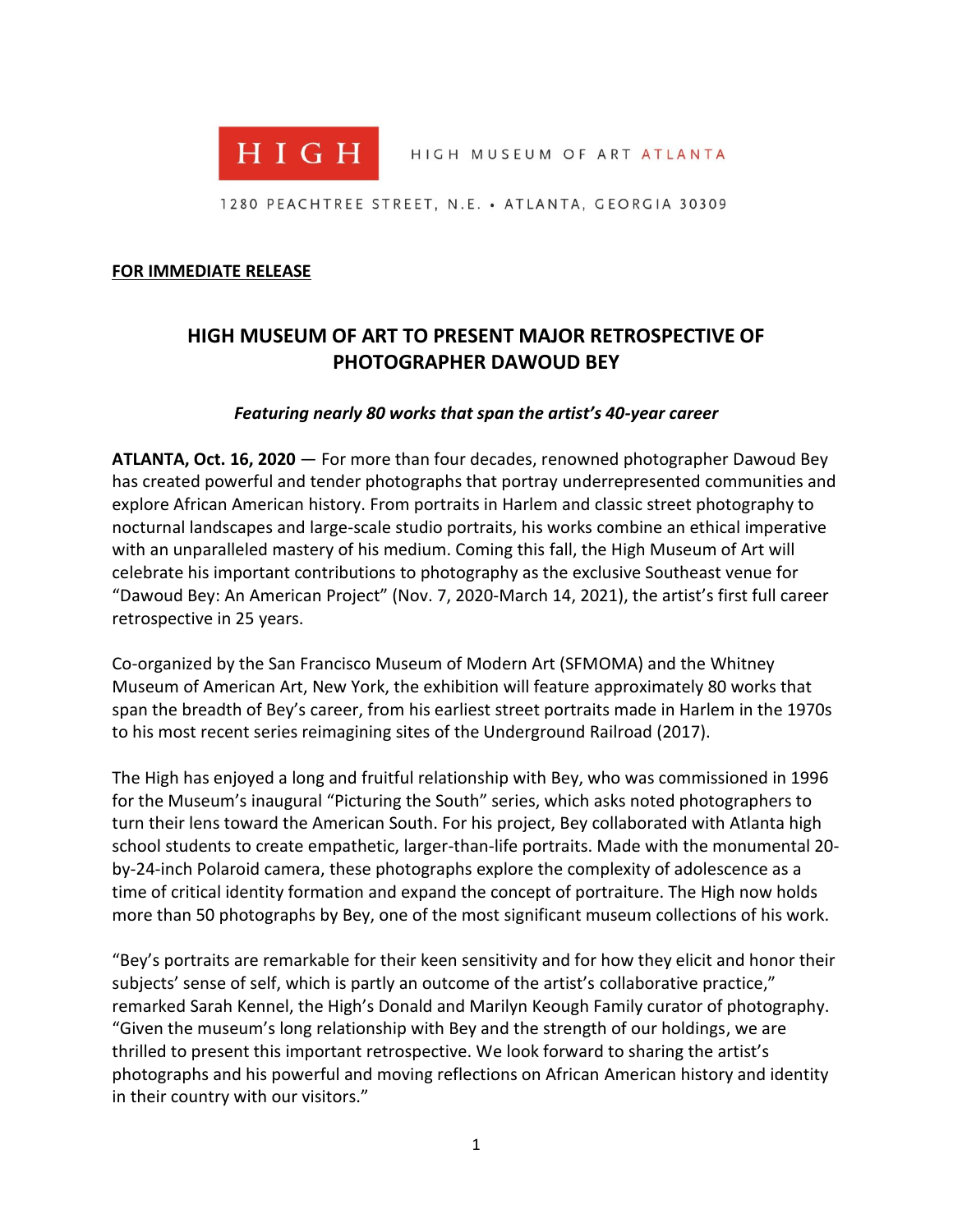Bey, born in 1953 in Queens, New York, began to develop an interest in photography as a teenager. He received his first camera as a gift from his godmother in 1968, and the next year, he saw the exhibition "Harlem on My Mind" at The Metropolitan Museum of Art. Widely criticized for its failure to include significant numbers of artworks by African Americans, the exhibition's representation of Black subjects nonetheless made an impression on Bey and inspired him to develop his own documentary project about Harlem in 1975. Since that time, he has worked primarily in portraiture, making tender, psychologically rich and direct portrayals, often in collaboration with his subjects. More recently, he has explored seminal moments in African American history through both portraiture and landscape.

"Dawoud Bey: An American Project" will include work from the artist's eight major series and is organized to reflect the development of Bey's vision throughout his career and to highlight his enduring engagement with portraiture, place and history.

# **The Street**

Bey's landmark black-and-white 1975-78 series "Harlem, USA" documents portraits and street scenes with locals of the historic neighborhood in New York. As a young man growing up in Queens, Bey was intrigued by his family's history in Harlem, where his parents met and where he visited family and friends throughout childhood. The series premiered at the Studio Museum in Harlem in 1979, when Bey was just 26.

In addition to works from that series, the exhibition will include a remarkable series of street photographs Bey made in Syracuse, New York, that demonstrate his keen eye for portraiture and his ability to respond with both spontaneity and sensitivity to his subjects and their environment. These works are accompanied by more formal street portraits that Bey created in the 1980s in areas such as Brooklyn, New York, and Washington, D.C. Made with a large-format camera and Polaroid film, these photographs reflect a more intimate and enduring exchange between Bey and his subjects, and by extension, the viewer.

The exhibition will also feature the series "Harlem Redux," which marks Bey's return to the area from 2014 to 2017. This newer series of large-format color landscapes and streetscapes at once documents and mourns the transformation of the community as it has become more gentrified and its original residents increasingly displaced.

# **The Studio**

After honing his skills in street photography, Bey moved toward studio work in the 1990s, using a massive 20-by-24-inch Polaroid camera to make a series of sensitive and direct color portraits, first of friends and later of teenagers he met through a 1992 residency at the Addison Gallery of American Art in Andover, Massachusetts. At the time, Bey also began to experiment with beautifully lit multipanel Polaroid portraits that challenge the singularity of the photographic print and suggest the complexity of identity.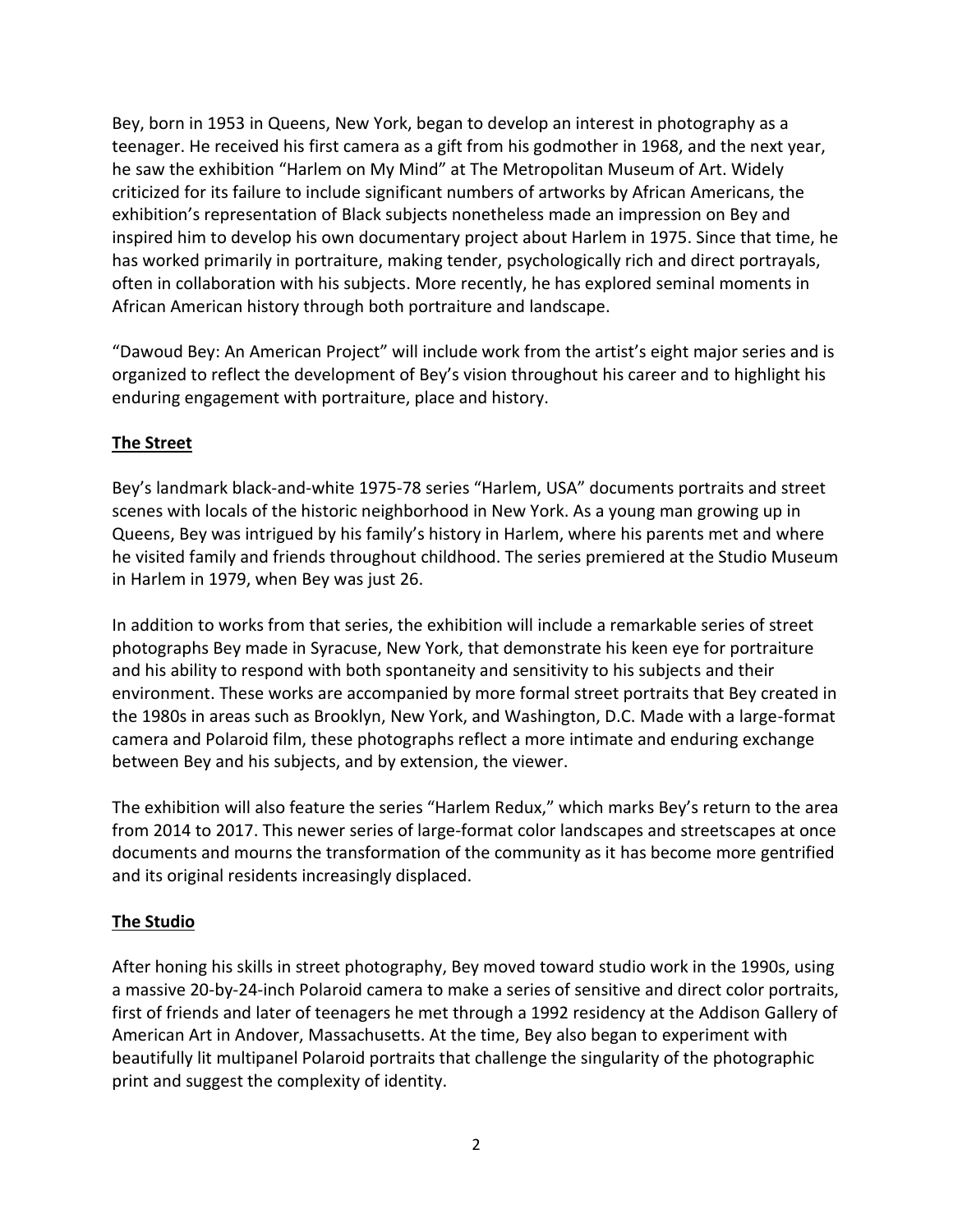In 2002, a residency at the University of Chicago's Smart Museum of Art inspired Bey to begin the series "Class Pictures." Using a view camera to create striking, large-scale color portraits of high school students, Bey asked the students to write narratives to accompany the photographs. Over the next four years, Bey continued work on the series at high schools across the United States. By focusing on teenagers from a wide range of economic, social and ethnic backgrounds and giving them an opportunity to reveal their thoughts, fears and dreams at a critical moment of identity formation, Bey created a diverse group of thoughtful and introspective portraits that challenge stereotypes of adolescence.

### **History**

The exhibition closes with works from two of Bey's most recent series exploring African American history and collective memory.

"The Birmingham Project," created in 2012 as a commission from the Birmingham Museum of Art, memorializes the victims of the 1963 bombing of the 16th Street Baptist Church in Birmingham, Alabama, and its violent aftermath. The series features expressive portraits of children who are the same age as the bombing victims paired with photographs of adults who are the ages those children would have been in 2012 had they lived. The photographs, along with an accompanying video piece, are stirring reminders of the precious lives lost and foreground the enduring legacy of racism and violence against African Americans.

In 2017, Bey completed "Night Coming Tenderly, Black," a series of beautifully rendered and evocative images made in Ohio where the Underground Railroad once operated. As landscapes, the large black-and-white photographs mark a departure from the artist's previous work, but they emphasize many of the same existential questions. The series, whose title is drawn from a Langston Hughes poem, conjures the spatial and sensory experience of an enslaved person's escape to liberation as imagined by the artist. Shot by day but printed in deep shades of black and gray as if they were taken at night, these evocative and mysterious works explore blackness as both color and metaphor for race.

"Dawoud Bey: An American Project" will be presented in the High's Wieland Pavilion Lower Level.

# **About Dawoud Bey**

Dawoud Bey (American, born 1953) was born in Queens, New York, and began his career as a photographer in 1975 with a series of photographs, "Harlem, USA," that were later exhibited in his first solo exhibition at the Studio Museum in Harlem in 1979. Since then, his work has been featured in exhibitions at numerous institutions worldwide, including the Addison Gallery of American Art, Andover, Massachusetts; the Art Institute of Chicago; the Brooklyn Museum; the Detroit Institute of Arts; the Fogg Museum, Harvard University; the High Museum of Art, Atlanta; the Museum of Contemporary Art, Chicago; the Museum of Contemporary Photography (MoCP), Chicago; the National Gallery of Art, Washington, D.C.; and the Walker Art Center, Minneapolis, among many others. His photographs are represented in collections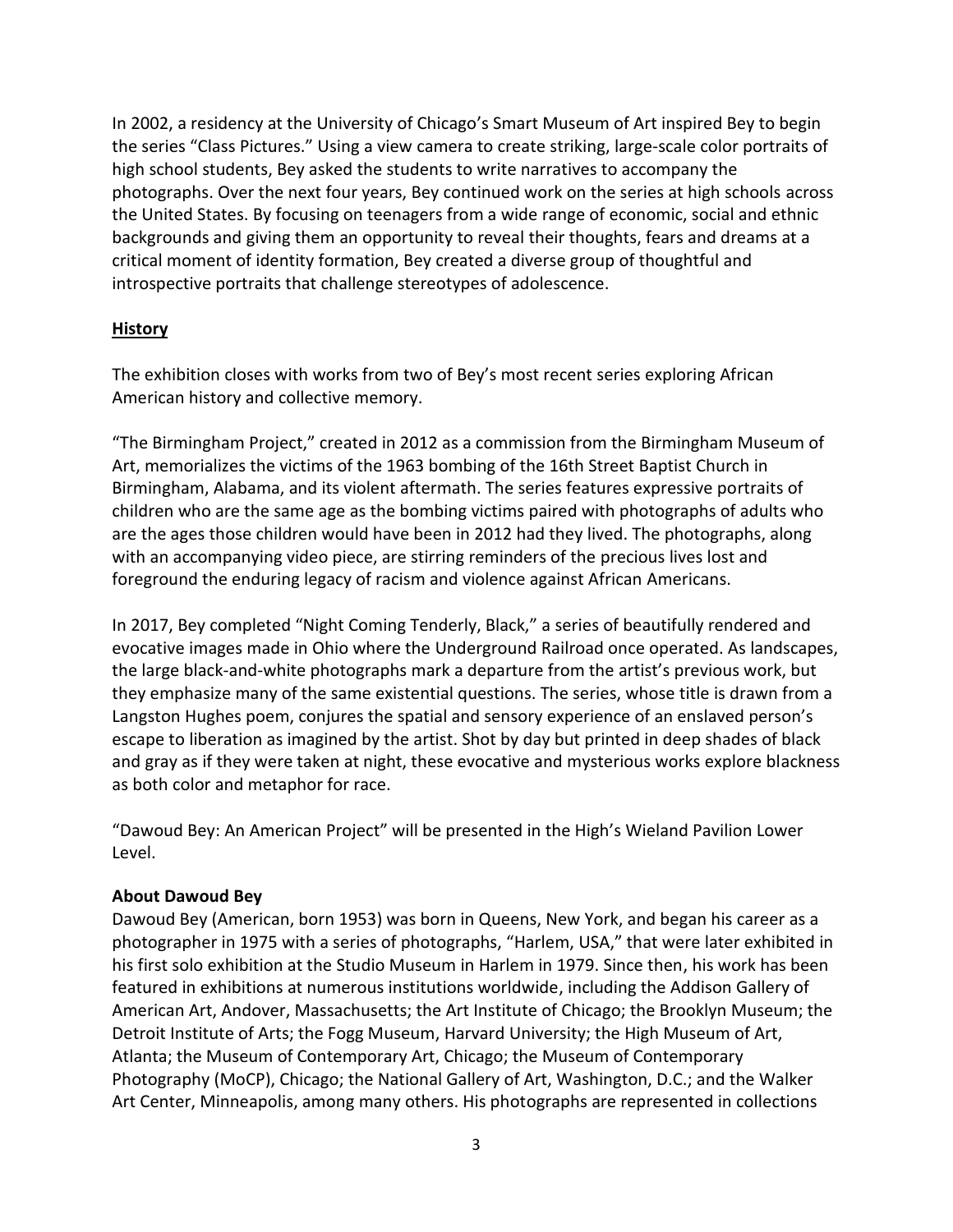worldwide, and his critical writings on photography have appeared in numerous publications and exhibition catalogues. Bey received the prestigious MacArthur "Genius" fellowship in 2017 and is also the recipient of fellowships from the Guggenheim Foundation and the National Endowment for the Arts. He holds a Master of Fine Arts degree from Yale University and is currently professor of art and a former Distinguished College Artist at Columbia College Chicago, where he has taught since 1998.

### **Exhibition Catalogue**

"Dawoud Bey: An American Project" is accompanied by "Dawoud Bey: Two American Projects," a 128-page catalogue featuring Bey's two recent historical series — "The Birmingham Project" and "Night Coming Tenderly, Black" — both represented in the exhibition. The publication includes approximately 70 illustrations and contributions from the exhibition curators Corey Keller (curator of photography, SFMOMA) and Elisabeth Sherman (assistant curator, Whitney Museum of American Art, New York); artist Torkwase Dyson; Steven Nelson, professor of African and African American art and director of the UCLA African Studies Center; Imani Perry, Hughes-Rogers professor of African American studies, Princeton University; and Claudia Rankine, award-winning poet, essayist and playwright and Frederick Iseman professor of poetry, Yale University. The catalogue is edited by Keller and Sherman and is published by the San Francisco Museum of Modern Art in association with Yale University Press, New Haven and London.

### **Exhibition Organization and Support**

"Dawoud Bey: An American Project" is co-organized by the San Francisco Museum of Modern Art and the Whitney Museum of American Art, New York. Major support for "Dawoud Bey: An American Project" is provided by The Andy Warhol Foundation for the Visual Arts. This exhibition is made possible by Premier Exhibition Series Sponsor Delta Air Lines, Inc.; Exhibition Series Sponsors Northside Hospital and WarnerMedia; Premier Exhibition Series Supporters the Antinori Foundation, Sarah and Jim Kennedy, Louise Sams and Jerome Grilhot, and wish Foundation; Benefactor Exhibition Series Supporters Anne Cox Chambers Foundation and Robin and Hilton Howell; Ambassador Exhibition Series Supporters Tom and Susan Wardell and Rod and Kelly Westmoreland; and Contributing Exhibition Series Supporters Lucinda W. Bunnen, Marcia and John Donnell, W. Daniel Ebersole and Sarah Eby-Ebersole, Peggy Foreman, Robin and Hilton Howell, Mr. and Mrs. Baxter Jones, Margot and Danny McCaul, Joel Knox and Joan Marmo, and The Ron and Lisa Brill Family Charitable Trust. Generous support is also provided by the Alfred and Adele Davis Exhibition Endowment Fund, Anne Cox Chambers Exhibition Fund, Barbara Stewart Exhibition Fund, Dorothy Smith Hopkins Exhibition Endowment Fund, Eleanor McDonald Storza Exhibition Endowment Fund, The Fay and Barrett Howell Exhibition Fund, Forward Arts Foundation Exhibition Endowment Fund, Helen S. Lanier Endowment Fund, Isobel Anne Fraser–Nancy Fraser Parker Exhibition Endowment Fund, John H. and Wilhelmina D. Harland Exhibition Endowment Fund, Katherine Murphy Riley Special Exhibition Endowment Fund, Margaretta Taylor Exhibition Fund, and the RJR Nabisco Exhibition Endowment Fund.

### **About the High Museum of Art**

Located in the heart of Atlanta, the High Museum of Art connects with audiences from across the Southeast and around the world through its distinguished collection, dynamic schedule of